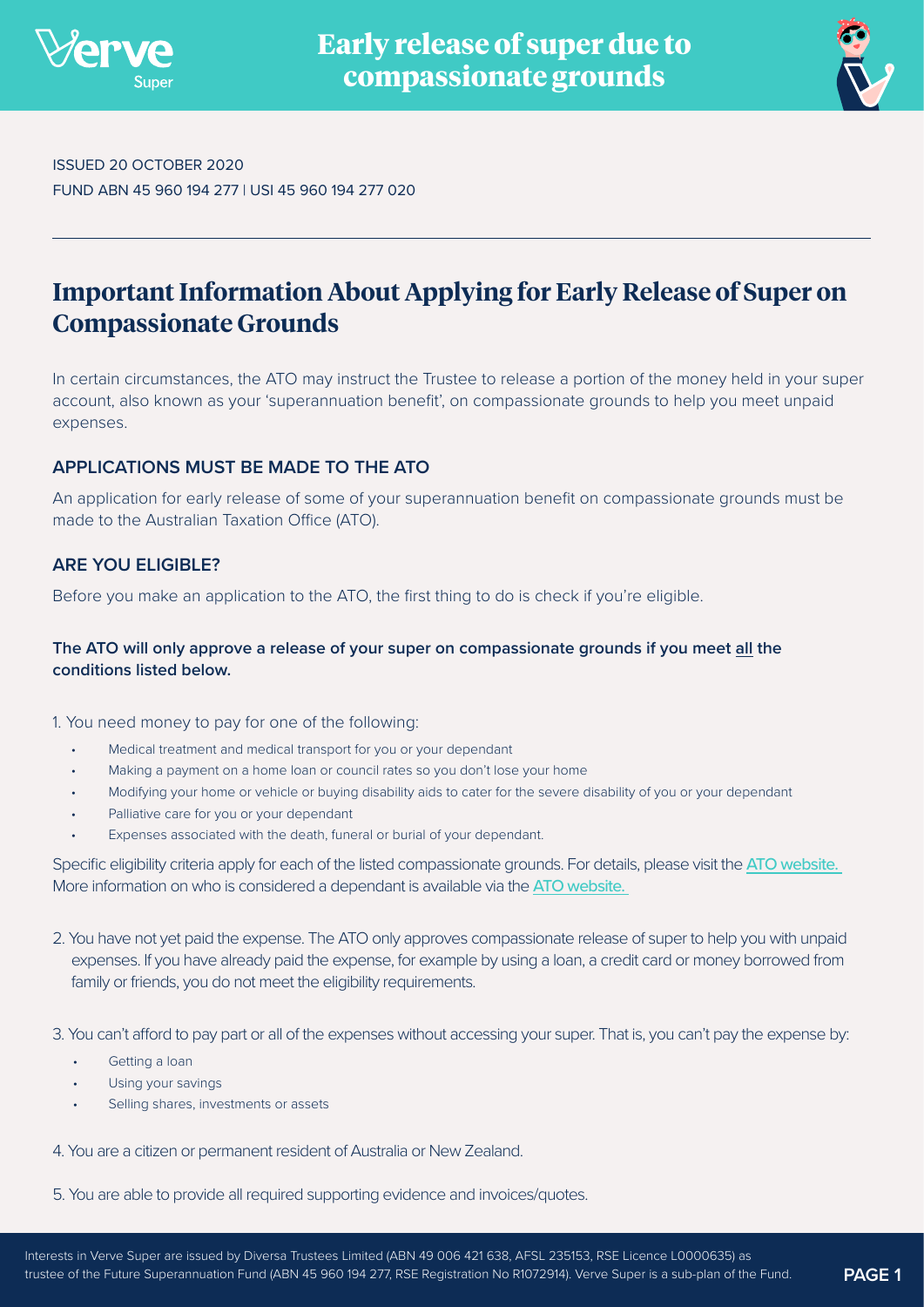

**Early release of super due to compassionate grounds**



#### **If you answered yes to all five conditions listed above, you are eligible to apply.**

The ATO will only approve a compassionate grounds release payment of the amount required to cover the unpaid expense.

You must ensure that there is sufficient balance in your account to make the release. If you withdraw your entire account balance any insurance cover you hold with Verve Super will cease and your account will be closed.

## **WHAT IF YOU ARE NOT ELIGIBLE?**

If you did not answer yes to all five conditions listed above, you're not eligible to apply for early release of super on compassionate grounds.

You may, however, be eligible to apply to the Trustee for early release of a portion of your superannuation benefit on financial hardship grounds if:

- You've been receiving an Australian Commonwealth Income Support Payment for at least the past 26 weeks;
- You're unable to meet reasonable and immediate family living expenses; and
- You have not received a payment for a severe financial hardship claim from any super fund in the previous 12 months.

For more information on early release on financial hardship grounds, please contact us at [hello@vervesuper.](mailto:hello%40vervesuper.com.au?subject=) [com.au](mailto:hello%40vervesuper.com.au?subject=) or call us on 1300 799 482.

## **MAKING AN APPLICATION**

You must submit your application online via your myGov account linked to ATO online services.

Specific supporting documents relevant to the expense you need to pay for are required to be submitted along with your application.

The ATO will assess your eligibility for a compassionate release of super. If your application is approved, the ATO will send you an SMS and a letter to your myGov inbox. The ATO will also notify us.

It's then up to you to complete this form to request a release of your superannuation benefit. You'll need to provide us with a copy of the approval letter from the ATO. The approval letter can only be used to release one lump sum payment.

## **TAXATION**

How any compassionate grounds payment that may be paid will be taxed depends on your age and the components of your super. If you are under age 60, we may be required to deduct tax on the taxable component of the payment. Consult your accountant and/or financial planner for details on the tax treatment for your personal circumstances.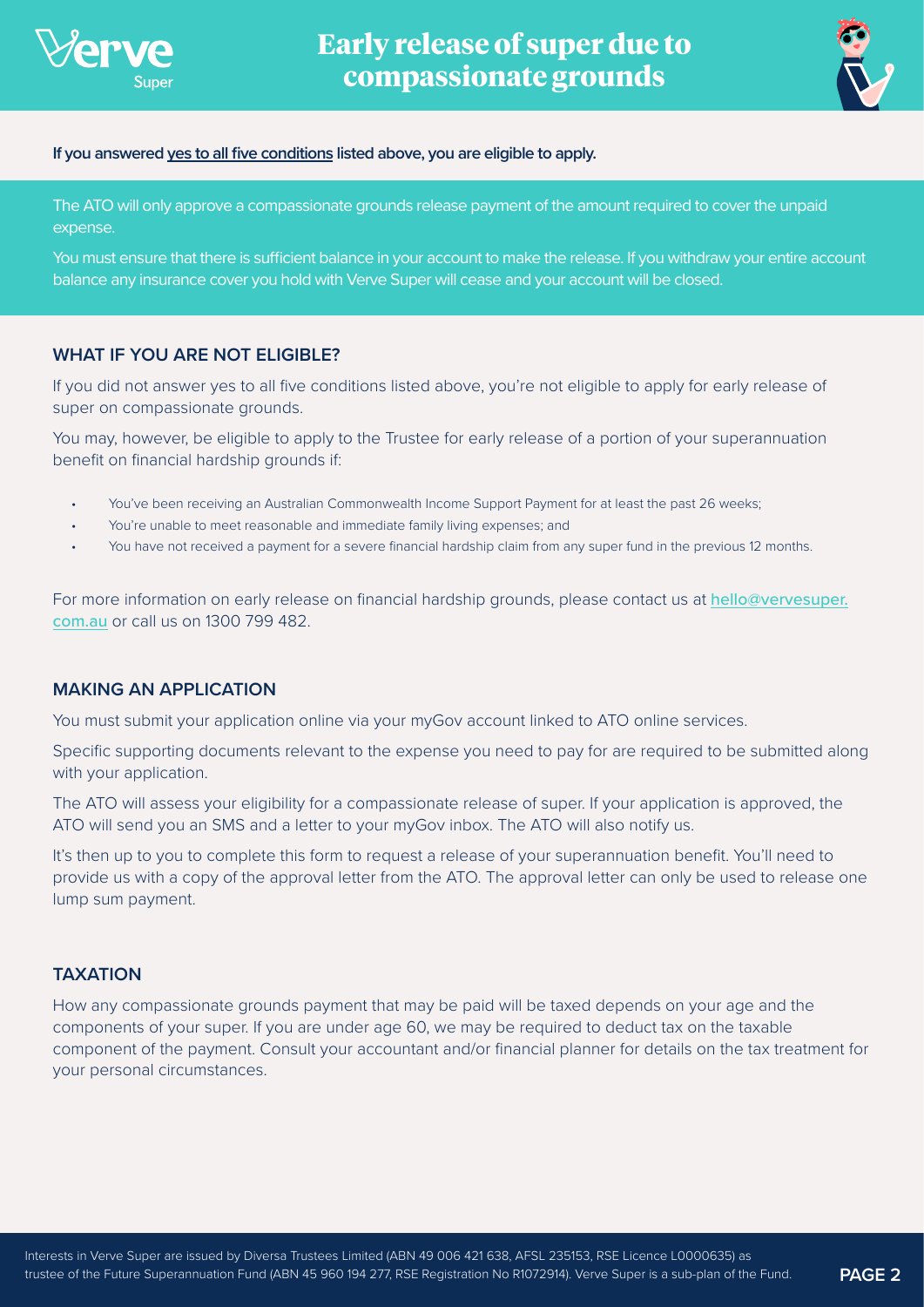



Complete this form to apply to make a lump sum withdrawal from your Verve Super account on compassionate grounds.

You can find detailed information about Verve Super in our Product Disclosure Statement (PDS), Additional Information Booklet, Insurance Guide, Financial Services Guide and Privacy Policy, all of which can be obtained from [vervesuper.com.au](http://www.vervesuper.com.au) or on request by phoning 1300 799 482.

This form can be posted to Verve Super, PO Box 909, Byron Bay NSW 2481 or emailed to [hello@vervesuper.](mailto:hello%40vervesuper.com.au?subject=) [com.au.](mailto:hello%40vervesuper.com.au?subject=)

# **[Section 1: Personal Details](mailto:hello%40vervesuper.com.au?subject=)**

| <b>GIVEN NAME(S)</b> | <b>SURNAME</b>                  |
|----------------------|---------------------------------|
| <b>MEMBER NUMBER</b> | DATE OF BIRTH (DD/MM/YYYY)      |
| MOBILE PHONE NUMBER  | <b>EMAIL ADDRESS*</b>           |
| RESIDENTIAL ADDRESS  |                                 |
| <b>CITY</b>          | <b>POSTCODE</b><br><b>STATE</b> |

# **Section 2: Condition of Release**

() I HAVE BEEN APPROVED BY THE ATO FOR AN EARLY RELEASE OF SUPER ON COMPASSIONATE GROUNDS.

# **Section 3: Withdrawal Information**

AMOUNT YOU ARE AUTHORISED TO WITHDRAW\*^ **\$**

\* The amount specified above is a gross amount, and tax may be payable on withdrawals.

^ If you withdraw your entire account balance any insurance cover you hold with Verve Super will cease and your account will be closed.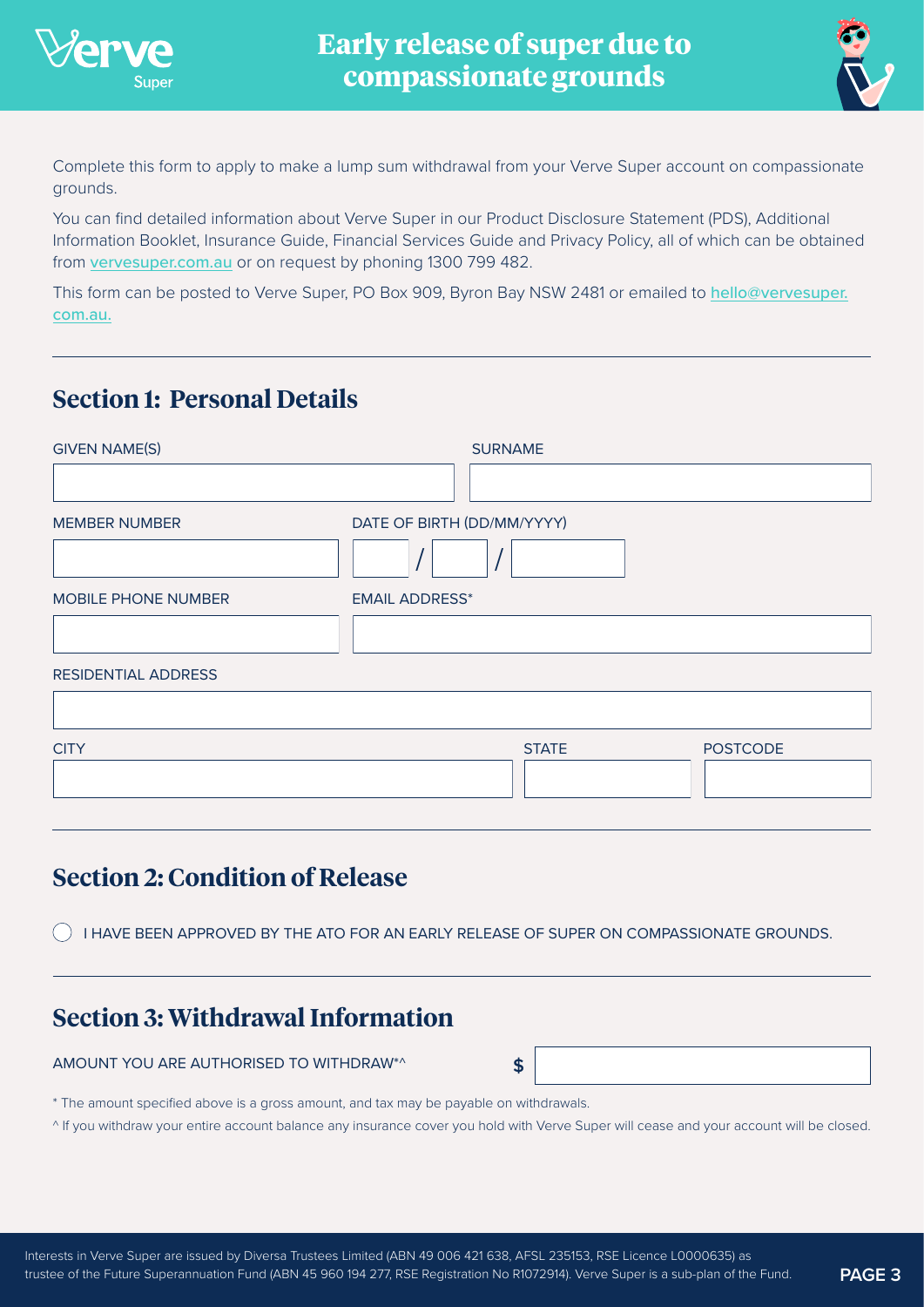

**Early release of super due to compassionate grounds**



The payment will be made into the account you specify below:

| <b>ACCOUNT NAME*</b> | NAME OF FINANCIAL INSTITUTION |
|----------------------|-------------------------------|
|                      |                               |
| <b>BSB</b>           | <b>ACCOUNT NUMBER</b>         |
|                      |                               |
|                      |                               |

\* We can only make payments into an Australian bank, credit union or building society account that's in your name or held jointly in your name with another person.

# **Section 4: Verification of Identity**

**Please select one of the two options below.**

### **OPTION 1 – I WANT TO ATTACH PAPER COPIES OF CERTIFIED ID**

**Please ensure that you provide photocopies and not originals of your identification documents and that each page of each document is correctly certified as a true copy.** 

For more information, see the **Providing Certified ID Fact Sheet** attached.

**If the documents you provide are not correctly certified or are unable to be read, we will request that you resend an acceptable copy. We are not able to action your withdrawal request until you have provided us with the information we require.**

## **OPTION 2 – I WANT TO USE ELECTRONIC VERIFICATION**

By providing the information below, you authorise us to validate your identity and perform an anti-money laundering and counter terrorism financing check using a third party id validation provider, including confirming your document is valid with the original document issuer.

You must provide **at least two** of the following (if you are unable to provide this information you will need to provide certified ID as per option 1):

#### **AUSTRALIAN PASSPORT**

Please complete the details exactly as they appear on your Passport

| <b>PASSPORT NUMBER</b> | <b>FIRST NAME</b>           |
|------------------------|-----------------------------|
|                        |                             |
| <b>LAST NAME</b>       | <b>SEX</b><br>DATE OF BIRTH |
|                        |                             |
|                        |                             |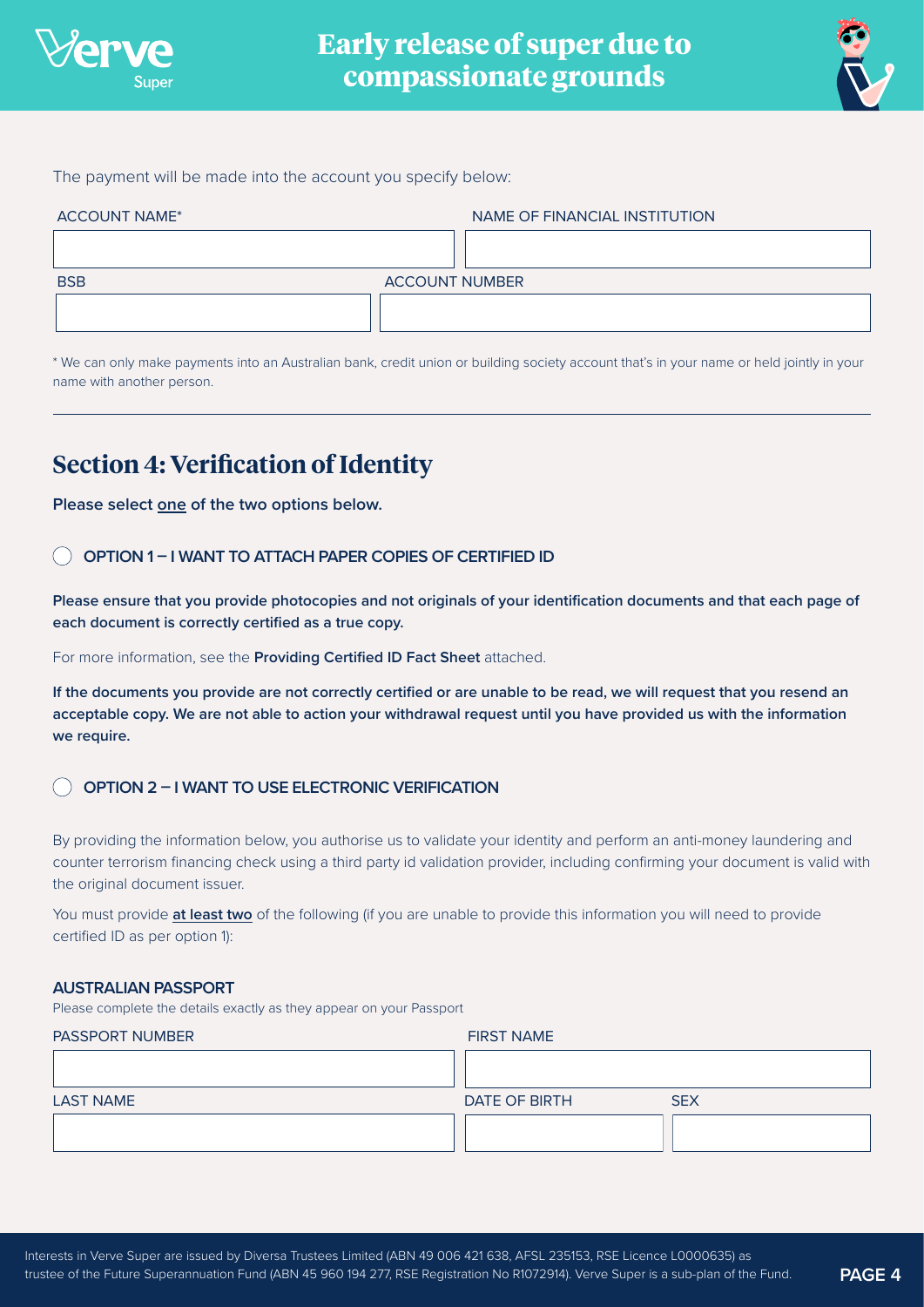

**Early release of super due to compassionate grounds**



#### **MEDICARE CARD**

Please complete the details exactly as they appear on your Medicare Card

| <b>CARD NUMBER</b> | <b>REFERENCE NUMBER</b> |  |
|--------------------|-------------------------|--|
|                    |                         |  |
| <b>FIRST NAME</b>  | <b>LAST NAME</b>        |  |
|                    |                         |  |
| DATE OF BIRTH      | <b>CARD EXPIRY DATE</b> |  |
|                    |                         |  |

### **AUSTRALIAN DRIVERS LICENCE**

Please complete the details exactly as they appear on your Licence

| <b>LICENCE NUMBER</b> | <b>STATE OF ISSUE</b> |  |
|-----------------------|-----------------------|--|
|                       |                       |  |
| <b>FIRST NAME</b>     | <b>LAST NAME</b>      |  |
|                       |                       |  |
| DATE OF BIRTH         |                       |  |
|                       |                       |  |

## **Section 5: Declaration and Signature**

By completing this form, I declare that:

- I have made an informed decision because I have read and understood the PDS and all related documents to which this withdrawal request applies.
- All the details that I have provided are true and correct.
- I have read the Privacy Statement (below) and consent to Verve Super using my personal information for the purposes as stated.
- I understand that I can request appropriate information that I may reasonably require from the Fund for the purpose of understanding my benefit entitlement, including information about fees and charges that may apply.
- I acknowledge that the Trustee cannot provide me with financial advice about the consequences of withdrawing my benefit and that I should consult an appropriately qualified adviser for such advice.
- I accept that I am bound by the provisions of the trust deed and rules which govern the operation of Verve Super.

| <b>SIGNATURE</b> |  |  |  |
|------------------|--|--|--|
|                  |  |  |  |

| PRINT NAME |  |  |
|------------|--|--|
|            |  |  |
|            |  |  |

| SIGNATURE | DATE (DD/MM/YYYY) |  |  |
|-----------|-------------------|--|--|
|           |                   |  |  |

PRIVACY STATEMENT: By signing this form you consent to Verve Super collecting and using your personal information in order to establish and administer your super account, improve our products and services, keep you informed, and comply with the relevant legislation. Your personal information is generally collected from you but sometimes it may be collected from third parties like your employer or another Australian super fund with whom you have an account. Your personal information may be disclosed to other parties, including the Trustee, the Fund's Promoter and Sub-Promoter, the Fund's Administrator, the Fund's Insurer and professional advisers, government bodies and the trustee of any other fund to which you transfer, in order to administer your account. To access your personal information or for a copy of our Privacy Policy, visit [www.vervesuper.com.au,](http://www.vervesuper.com.au) phone 1300 799 482 or email us at [hello@vervesuper.com.au.](mailto:hello%40vervesuper.com.au?subject=)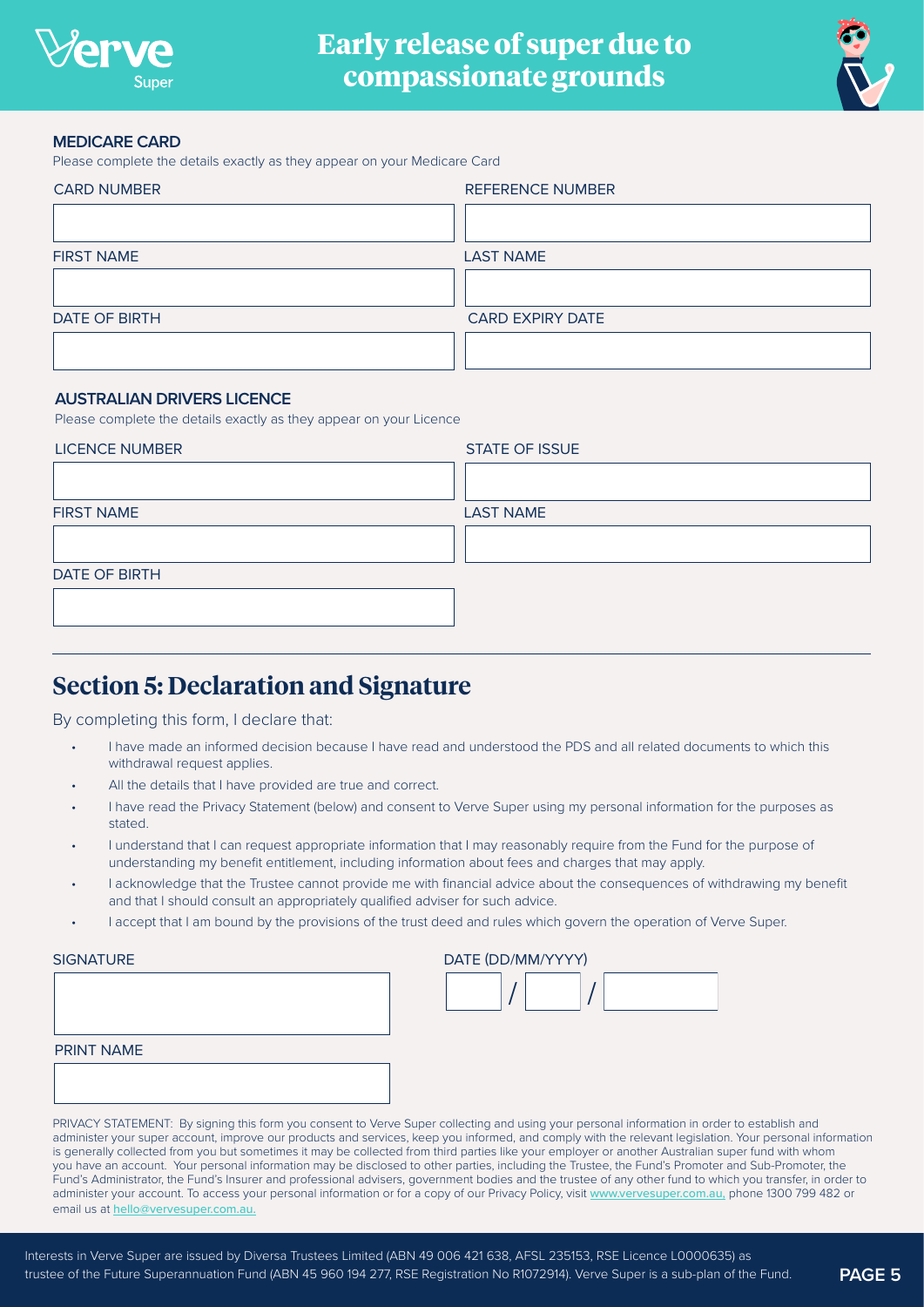



# **Providing Certified ID Fact Sheet**

There are various types of documentation that we can accept as proof of your identity. Use this Fact Sheet for information on how to ensure documents are certified correctly.

When submitting forms to Verve Super you may be required to provide certified documents in hardcopy so that we can prove you are the person to whom the super account belongs to.

## **1. ACCEPTABLE IDENTIFICATION PROOF DOCUMENTS**

Generally, proof of identity will require:

a. Certified copies of **one primary photographic** identification document.

#### **OR**

 b. A certified copy of **one primary non-photographic** identification document and **one secondary identification** document.

| PRIMARY PHOTOGRAPHIC<br><b>DOCUMENTS</b>                                                                                                                                                                                                                                                                                                                                                                                                                                                                                                 | PRIMARY NON-PHOTOGRAPHIC<br><b>DOCUMENTS</b>                                                                                                                                                                                                                                                                                                                                                                                                                                                                                              | <b>SECONDARY DOCUMENTS</b>                                                                                                                                                                                                                                                                                                                                                                                                                                                                                        |
|------------------------------------------------------------------------------------------------------------------------------------------------------------------------------------------------------------------------------------------------------------------------------------------------------------------------------------------------------------------------------------------------------------------------------------------------------------------------------------------------------------------------------------------|-------------------------------------------------------------------------------------------------------------------------------------------------------------------------------------------------------------------------------------------------------------------------------------------------------------------------------------------------------------------------------------------------------------------------------------------------------------------------------------------------------------------------------------------|-------------------------------------------------------------------------------------------------------------------------------------------------------------------------------------------------------------------------------------------------------------------------------------------------------------------------------------------------------------------------------------------------------------------------------------------------------------------------------------------------------------------|
| Current Australian driver's licence issued<br>under State or Territory law*.<br>Current proof of age card issued under<br>State or Territory law.<br>Australian Passport (current or may be<br>expired within 2 years).<br>Current foreign driver's licence (including<br>photo, date of birth and signature)*.<br>Current foreign passport<br>Current national identity card issued by a<br>foreign government (including photo, date<br>of birth and signature).<br><b>AND</b><br>An English translation if in a foreign<br>language** | • Australian birth certificate or birth<br>extract.<br>• Foreign birth certificate or birth extract.<br>Australian citizenship certificate issued<br>by the Commonwealth.<br>Citizenship certificate issued by a<br>$\bullet$<br>foreign government.<br>Current pension card issued by the<br>$\bullet$ .<br>Department of Human Services<br>(Centrelink) that entitles the person to<br>financial benefits.<br>Current health care card (Issued by<br>Centrelink).<br><b>AND</b><br>An English translation if in a foreign<br>language** | • A current notice (showing name and<br>residential address) issued by:<br>Commonwealth or State Government<br>(within 12 months);<br>Australian Taxation Office (within 12<br>$\bullet$<br>months); or<br>Local Government or utilities provider<br>$\bullet$<br>(within 3 months).<br>OR<br>If under the age of 18, a notice that:<br>Is issued by a school principal within<br>$\bullet$<br>the preceding 3 months;<br>Records name and residential address;<br>$\bullet$<br>and<br>Records school attendance. |

\*Including the back of the driver's licence if your address has changed.

\*\*Documents written in a foreign language must be accompanied by a translation into English by an accredited translator.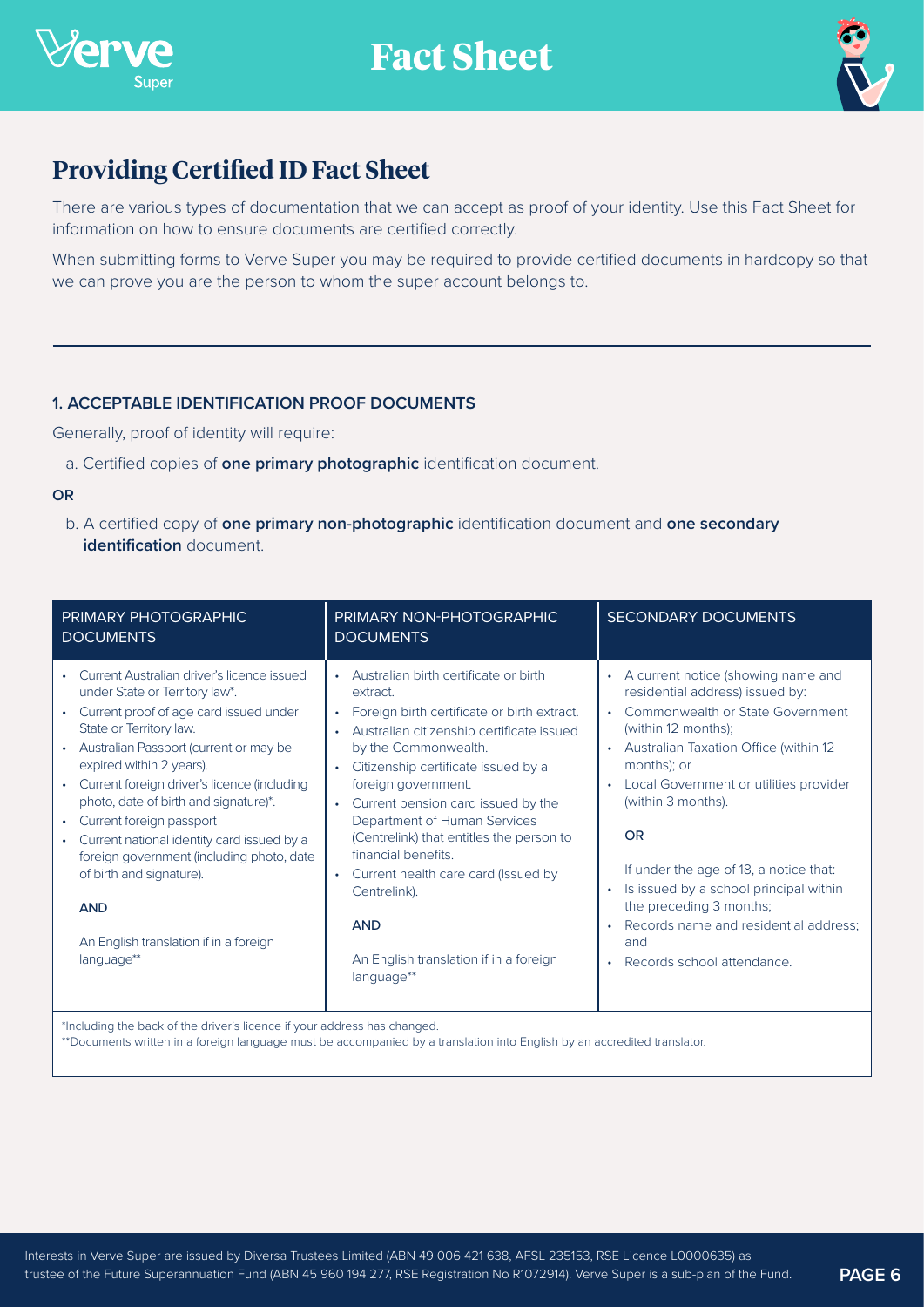



## **2. CERTIFYING DOCUMENTS**

A certified copy of an identification document is a copy of an original document, which has been certified and signed by a person who is authorised to certify that it is a true and correct copy of the original.

For a full listing of people who can certify your documents, see the Statutory Declarations Regulations 1993.

Some of the people who can certify copies of originals as true copies in Australia are:

- a medical practitioner
- an optometrist
- a nurse
- a veterinary surgeon
- an optometrist
- an accountant (member of CA, CPA or IPA)
- a psychologist
- a police officer
- a pharmacist
- a legal practitioner
- a chiropractor
- a Justice of the Peace
- a dentist
- a judge or magistrate
- a physiotherapist
- a chief executive officer of a Commonwealth court
- a teacher employed on a full-time basis at a school or tertiary institution
- an employee with two or more years' continuous service with an office supplying postal services to the public
- an officer with, or authorised representative of, a holder of an Australian Financial Services Licence (AFSL), having two or more years continuous service with one or more licensees

If you are living overseas, the persons who are authorised to certify copies of originals and true copies include:

- an authorised staff member of an Australian Embassy, High Commission or Consulate
- an authorised employee of the Australian Trade Commission who is in a country or place outside Australia
- an authorised employee of the Commonwealth of Australia who is in a country or place outside Australia
- a member of the Australian Defence Force who is an officer or a non-commissioned office with 5 or more years of continuous service
- a person authorised as a notary public in a foreign country.
- (subject to approval on a case-by-case basis) a Judge of a Court, a Justice of the Peace, a Magistrate or a Police Officer of a foreign country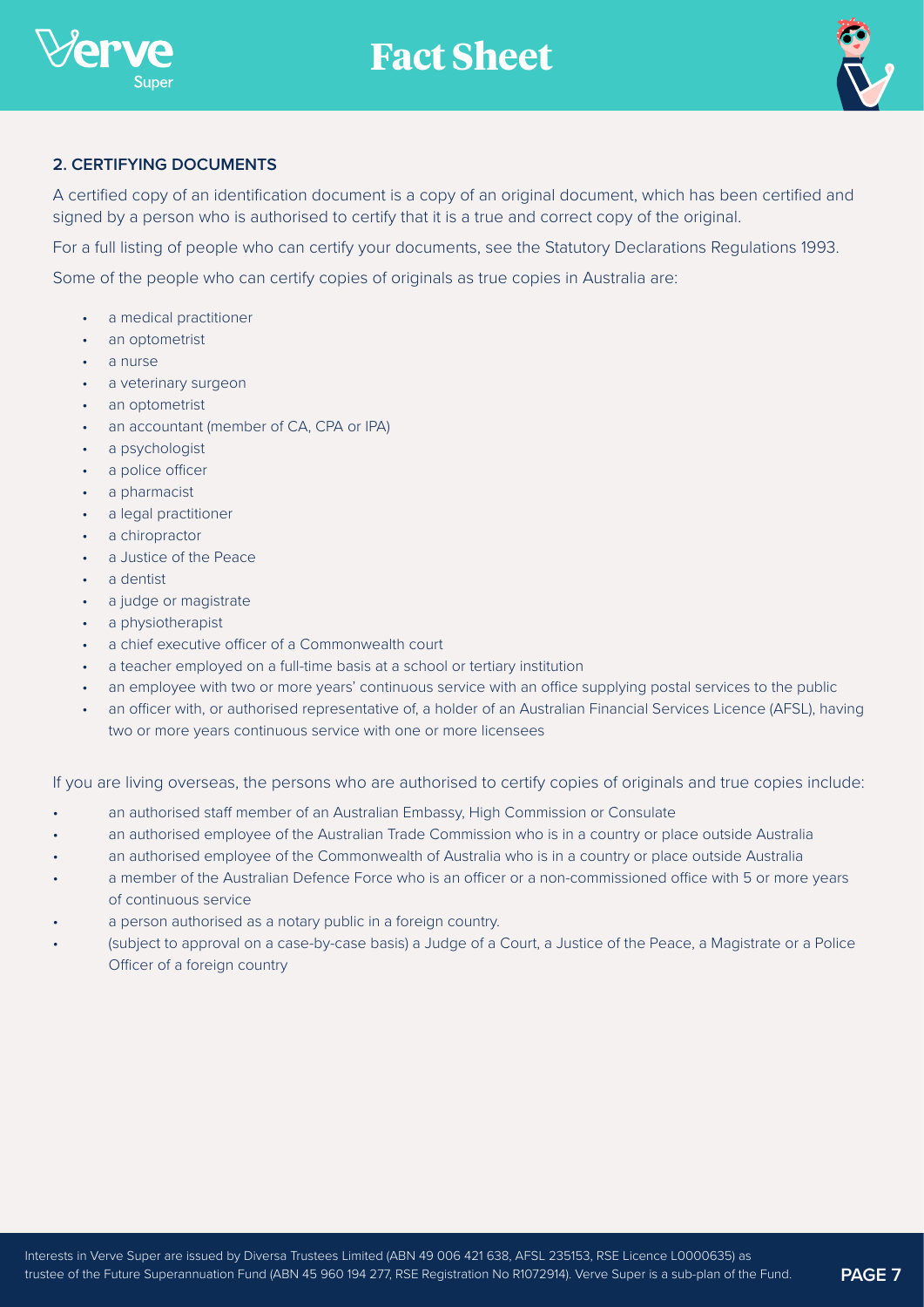



## **3. HOW TO CERTIFY AN IDENTIFICATION DOCUMENT**

You will need to take your original document, and a clear and legible photocopy of both sides of the original document, to a person who is authorised to certify proof of identity documents.

The person authorised to sight and certify documents must:

- Sight the original and the copy and make sure they are identical; and
- Write or stamp 'certified true copy' on all copied pages followed by their signature, printed name, qualification (e.g. Justice of the Peace), registration number (if applicable) and date.

For example:



| Certified true copy —      |  |
|----------------------------|--|
| J. Sample ______           |  |
| Ms. Jane Sample ——         |  |
| Justice of Peace           |  |
| Registration No. 123456789 |  |
| Date: 01/01/2020           |  |

A clear copy of the document that identifies you (ie. your driver's licence (front & back) or passport).

Write or stamp 'certified true copy' of the original document.

The authorised person's signature.

Full name, qualification and registration number (if applicable of the authorised person.

Date of certification (within 12 months of receipt).